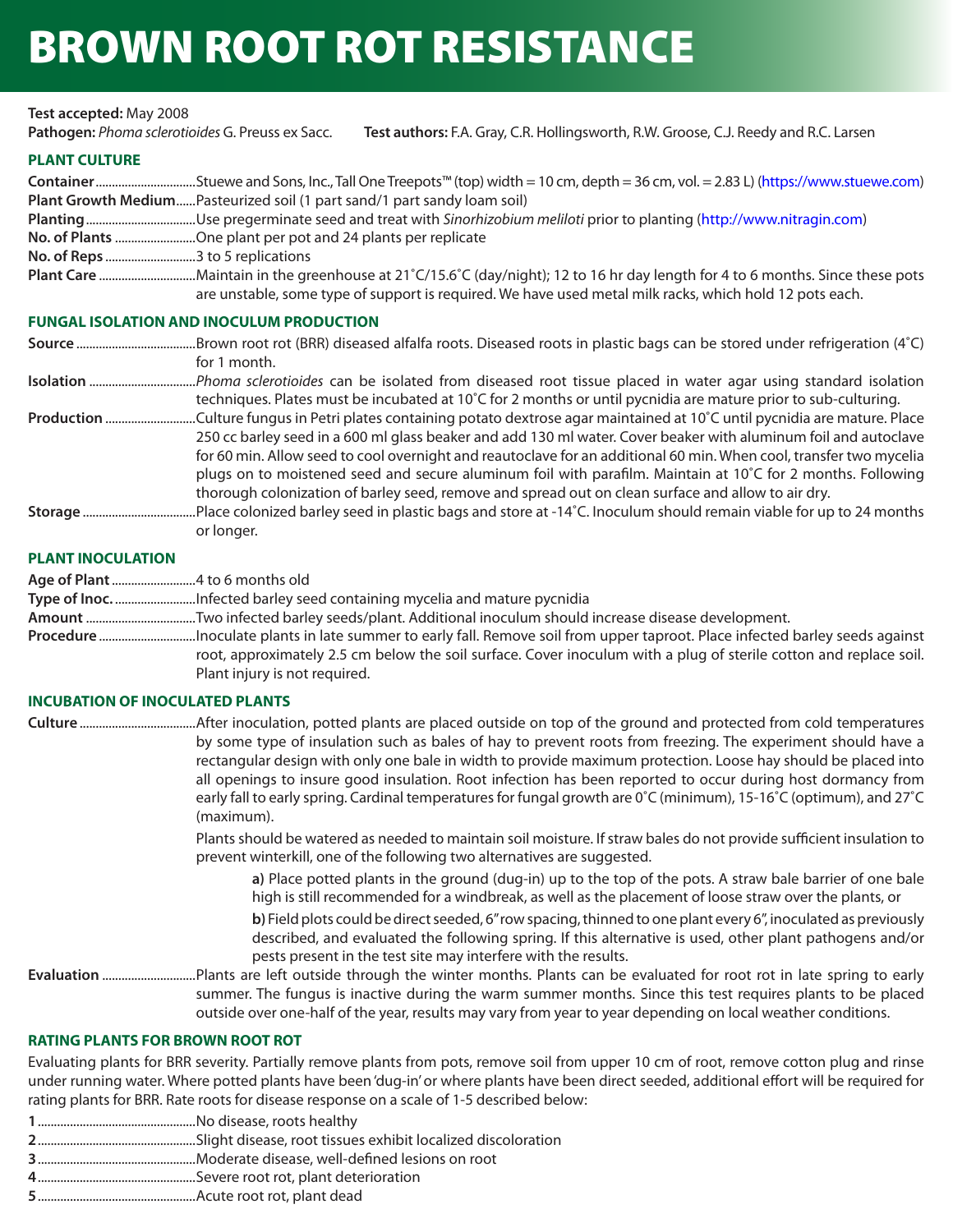## **CHECK CULTIVARS**

|                             |                             | <b>Resistant Plants (%)*</b> |                  |
|-----------------------------|-----------------------------|------------------------------|------------------|
| <b>Disease Reaction</b>     | <b>Fall Dormancy Rating</b> | <b>Expected</b>              | Acceptable Range |
| <b>Highly Resistant</b>     |                             |                              |                  |
| Peace (Canada Dept. of Aq.) |                             | 60                           | $40 - 60$        |
| <b>Moderately Resistant</b> |                             |                              |                  |
| Multi-plier (Mycogen Seeds) |                             | 20                           | $10-30$          |
|                             |                             |                              |                  |

\*Alfalfa populations can be characterized for reaction to brown root rot by the percent of resistant plants with scores of 1 and 2 compared to standard check cultivars.

#### **SCIENTIST WITH EXPERTISE**

#### **F.A. Gray**

University of Wyoming College of Agriculture – Plant Sciences Department 3354 1000 E University Avenue Laramie, WY 82071 (307) 766-5196 [fagray@uwyo.edu](mailto:fagray%40uwyo.edu?subject=)

## **C.R. Hollingsworth**

University of Minnesota Northwest Research and Outreach Center Department of Plant Pathology Crookston, MN 56717 (218) 281-8627 [holli030@umn.edu](mailto:holli030%40umn.edu?subject=)

#### **CORRELATION TO FIELD TRIALS**

#### **R.W. Groose**

University of Wyoming College of Agriculture – Plant Sciences Department 3354 1000 E University Avenue Laramie, WY 82071 (307) 766-3151 [groose@uwyo.edu](mailto:groose%40uwyo.edu?subject=)

#### **C.J. Reedy**

Department of Plant Sciences 720 Jonas Blvd. #29 Spearfish, SD 57783 (605) 347-7884 [christy\\_jons@yahoo.com](mailto:christy_jons%40yahoo.com?subject=)

#### **R.C. Larsen** USDA-ARS 24106 N. Bunn Road Prosser, WA 99350-8694 (509) 786-9259 [rlarsen@tricity.wsu.edu](mailto:rlarsen%40tricity.wsu.edu?subject=)

*Note: Other scientists with expertise are given under References.*

A non-destructive forage yield trial, including the highly resistant and moderately resistant brown root rot check cultivars, was conducted at a site in Wyoming naturally infested with *P. sclerotioides*. Plant stands after three years were 86% for Peace and 16% for Multi-plier. An on-going repeat of the previously described trial conducted at a nearby *P. sclerotioides*-infested site, has produced similar but less dramatic results. Plant stands after three years for the BRR standard resistant and susceptible check cultivars were 97% for Peace and 67% for Multi-plier.

#### **PATHOTYPES**

Pathotypes of *Phoma sclerotioides* is available have not been reported. Studies by the authors have shown one Canadian (ATC #56515) and 13 Wyoming isolates of *P. sclerotioides* to all be pathogenic on alfalfa. Also, a *P. sclerotioides* isolate from cicer milkvetch (*Astragalus cicer* L.) was equally pathogenic on alfalfa when compared to an alfalfa isolate from Wyoming.

#### **SOURCES OF** *PHOMA SCLEROTIOIDES* **AND SEED OF CHECK CULTIVARS**

A culture of *Phoma sclerotioides* is available from the American Type Culture Collection (ATCC) #MYA-295 ([http://www.atcc.org\)](http://www.atcc.org). A USDA/ APHIS permit is required in states where BRR has not been documented.

Small quantities of seed (10g) for the two standard check cultivars sufficient to conduct the BRR resistant test can be obtained from:

#### **Dave Stout**

USDA/ARS/PWA Washington State University 49 Johnson Hall Pullman, WA 99164-6402 (509) 335-3510 [w6ds@ars.grin.gov](mailto:w6ds%40ars.grin.gov?subject=)

#### **HELPFUL INFORMATION**

Brown root rot of alfalfa is not a seedling disease. Good infection has occurred with four- to six-month-old plants. Also, disease development of inoculated plants has not been observed under normal greenhouse environmental conditions.

## **DISTRIBUTION**

First reported on alfalfa in Canada in 1933, BRR of alfalfa has a circumpolar distribution in continental and alpine climates with severe winters. In North America, it occurs in Alaska, Yukon, the Northwest Territories, the four western provinces of Canada (British Columbia, Alberta, Saskatchewan, and Manitoba), as well as in Nova Scotia. First reported in the U.S. in Wyoming in 1969, it has since been reported from Idaho, Montana, Colorado and New Mexico in the West, Minnesota and Wisconsin in the Midwest, and New Hampshire, New York, and Vermont in the Northeast. To date, its distribution has occurred in Zones 1-4 of the USDA Plant Hardiness Zone Map. <http://www.usna.usda.gov/Hardzone/ushzmap.html>